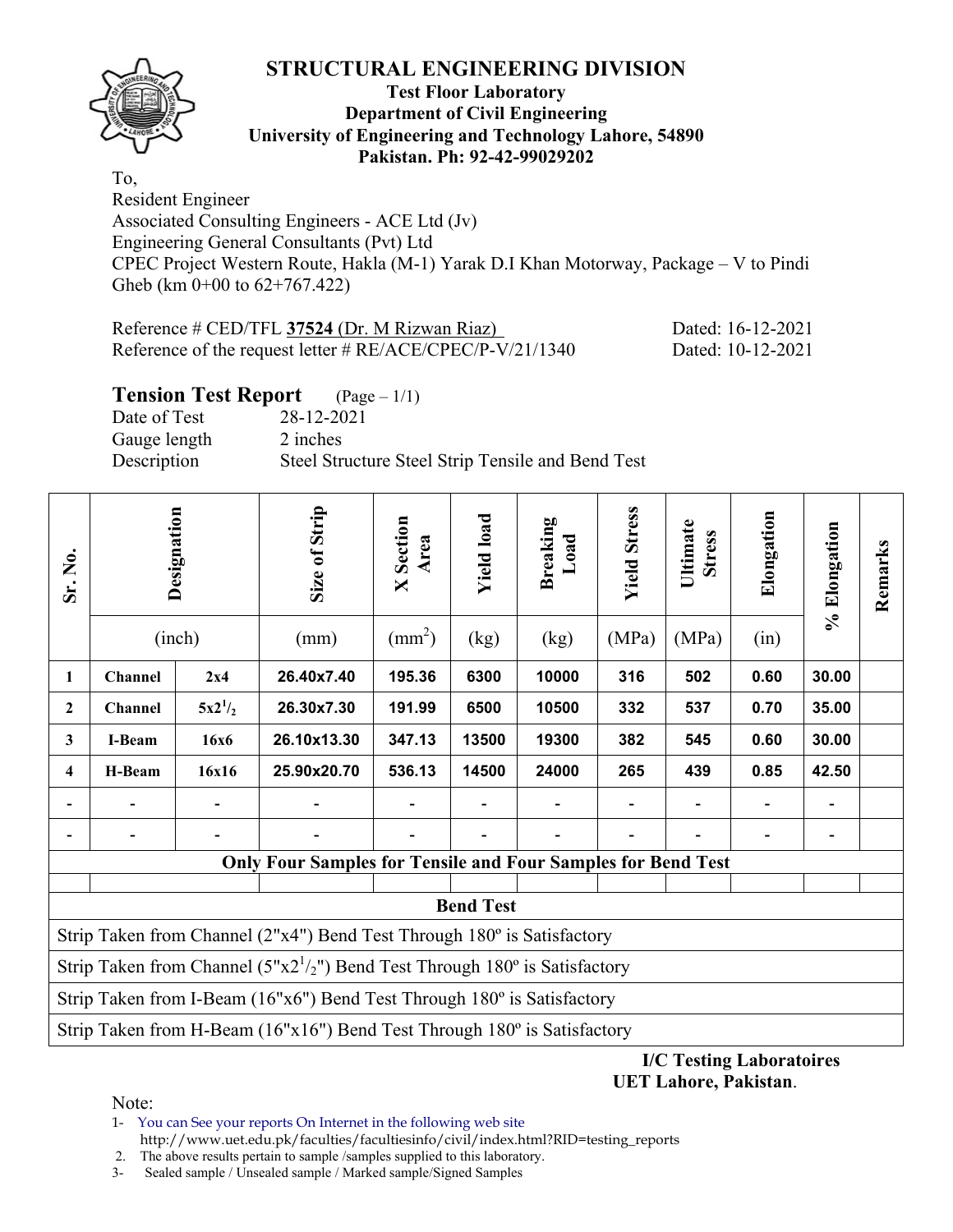

#### **Test Floor Laboratory Department of Civil Engineering University of Engineering and Technology Lahore, 54890 Pakistan. Ph: 92-42-99029202**

To, Resident Engineer

Engineering Consultancy Services Punjab (Pvt) Ltd.

Infrastructure Development and Construction of Affordable Housing Unit at Chak 48 NB Sargodha

| Reference # CED/TFL 37595 (Dr. M Rizwan Riaz)      | Dated: 27-12-2021 |
|----------------------------------------------------|-------------------|
| Reference of the request letter $\#$ ECSP/RE/SG/16 | Dated: 15-11-2021 |

#### **Tension Test Report** (Page -1/1) Date of Test 28-12-2021 Gauge length 8 inches Description Deformed Steel Bar Tensile and Bend Test as per ASTM-A615 **Elongation Yield load**  Elongation **Yield load Breaking Weight Load Diameter/ Yield Stress Ultimate Stress Area % Elongation**  % Elongation  $(in^2)$ **Size (psi) (psi) Remarks**  Remarks **Sr. No. Nominal Nominal Nominal Nominal**  Nominal Nominal Nominal Nominal **(lbs/ft) Actual Actual Actual Actual (inch) (inch) (#) (kg) (kg) Ittefaq Steel 1 0.383 3 0.378 0.11 0.113 3800 5100 76200 74440 102200 99900 1.00 12.5 2 0.377 3 0.375 0.11 0.111 3900 5100 78200 77670 102200 101600 0.90 11.3 - - - - - - - - - - - - - - - - - - - - - - - - - - - - - - - - - - - - - - - - - - - - - - - - - - - - - - - - Note: only two samples for tensile and one samples for bend test** Bend Test #3 Bar Bend Test Through 180º is Satisfactory

**I/C Testing Laboratoires UET Lahore, Pakistan**.

Note:

1- You can See your reports On Internet in the following web site http://www.uet.edu.pk/faculties/facultiesinfo/civil/index.html?RID=testing\_reports

2. The above results pertain to sample /samples supplied to this laboratory.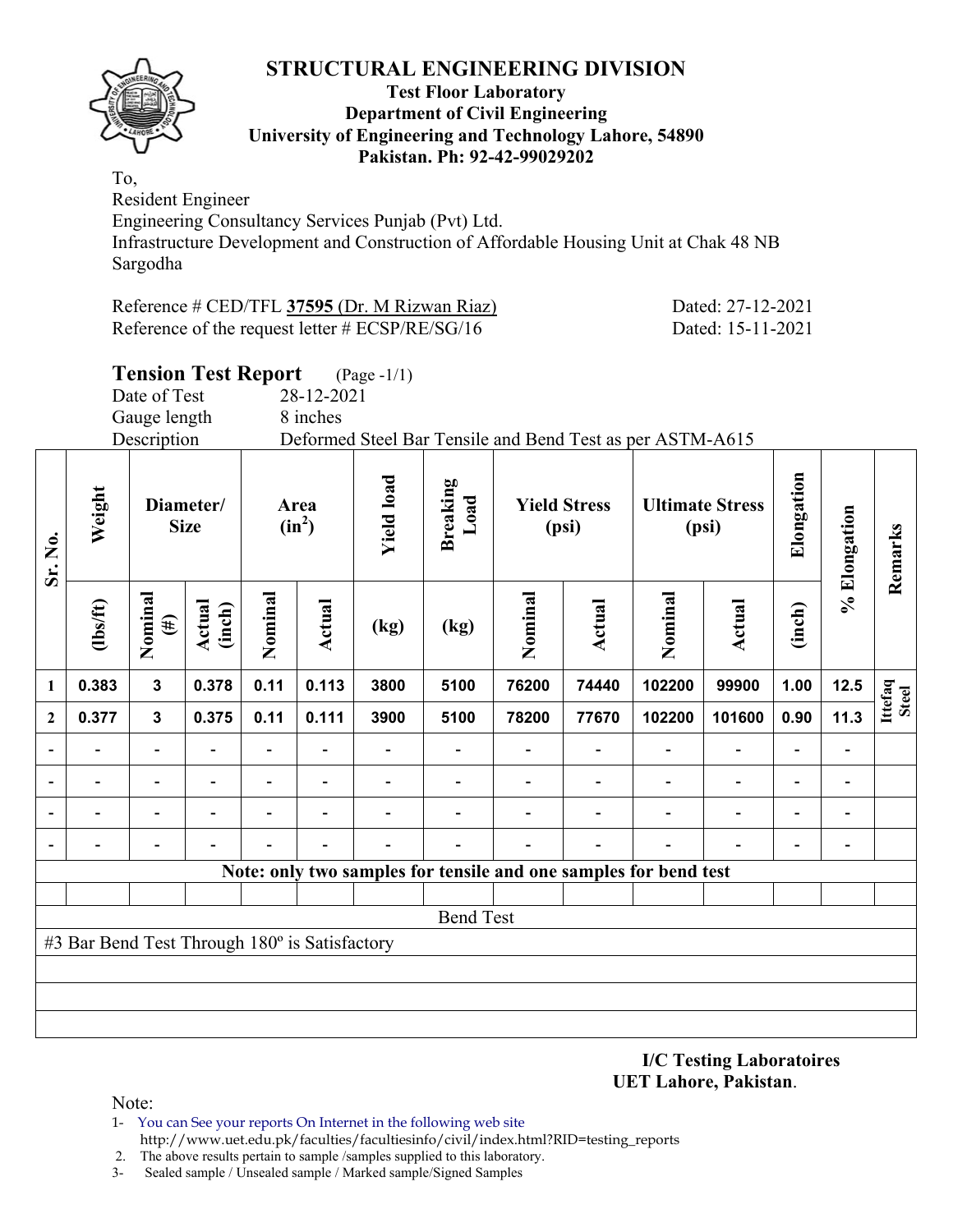

**Test Floor Laboratory Department of Civil Engineering University of Engineering and Technology Lahore, 54890 Pakistan. Ph: 92-42-99029202** 

To, M/S Naveena Steel Mills (Pvt) Ltd. Karachi

Reference # CED/TFL **37597** (Dr. M Rizwan Riaz) Dated: 27-12-2021 Reference of the request letter # Nil Dated: 27-12-2021

#### **Tension Test Report** (Page -1/1) Date of Test 28-12-2021 Gauge length 8 inches Description Deformed Steel Bar Tensile and Bend Test as per ASTM-A615

| Sr. No.                  | Weight                       |                          | Diameter/<br><b>Size</b><br>(mm) |         | Area<br>$(in^2)$ | <b>Yield load</b>                                   | <b>Breaking</b><br>Load |                                                                   | <b>Yield Stress</b><br>(psi) |         | <b>Ultimate Stress</b><br>(psi) | Elongation | % Elongation             | Remarks |
|--------------------------|------------------------------|--------------------------|----------------------------------|---------|------------------|-----------------------------------------------------|-------------------------|-------------------------------------------------------------------|------------------------------|---------|---------------------------------|------------|--------------------------|---------|
|                          | $lbsft$                      | Nominal                  | Actual                           | Nominal | Actual           | (kg)                                                | (kg)                    | Nominal                                                           | <b>Actual</b>                | Nominal | Actual                          | (inch)     |                          |         |
| $\mathbf{1}$             | 0.422                        | 10                       | 10.10                            | 0.12    | 0.124            | 4300                                                | 5700                    | 78998                                                             | 76320                        | 104719  | 101200                          | 1.00       | 12.5                     |         |
| $\mathbf{2}$             | 0.416                        | 10                       | 10.02                            | 0.12    | 0.122            | 4100                                                | 5400                    | 75324                                                             | 73980                        | 99207   | 97500                           | 1.30       | 16.3                     |         |
| 3                        | 4.174                        | 32                       | 31.75                            | 1.25    | 1.227            | 38400                                               | 53000                   | 67725                                                             | 68980                        | 93475   | 95300                           | 1.40       | 17.5                     |         |
| $\overline{\mathbf{4}}$  | 4.188                        | 32                       | 31.80                            | 1.25    | 1.231            | 40400                                               | 53400                   | 71253                                                             | 72340                        | 94181   | 95700                           | 1.30       | 16.3                     |         |
| $\overline{\phantom{a}}$ | $\qquad \qquad \blacksquare$ | $\overline{\phantom{a}}$ |                                  |         |                  |                                                     |                         |                                                                   |                              |         |                                 |            | $\overline{\phantom{a}}$ |         |
| $\blacksquare$           | $\overline{\phantom{0}}$     | $\overline{\phantom{a}}$ |                                  |         |                  |                                                     |                         |                                                                   |                              |         |                                 |            | -                        |         |
|                          |                              |                          |                                  |         |                  |                                                     |                         | Note: only four samples for tensile and two samples for bend test |                              |         |                                 |            |                          |         |
|                          |                              |                          |                                  |         |                  |                                                     |                         |                                                                   |                              |         |                                 |            |                          |         |
|                          |                              |                          |                                  |         |                  |                                                     | <b>Bend Test</b>        |                                                                   |                              |         |                                 |            |                          |         |
|                          |                              |                          |                                  |         |                  | 10mm Dia Bar Bend Test Through 180° is Satisfactory |                         |                                                                   |                              |         |                                 |            |                          |         |
|                          |                              |                          |                                  |         |                  | 32mm Dia Bar Bend Test Through 180° is Satisfactory |                         |                                                                   |                              |         |                                 |            |                          |         |
|                          |                              |                          |                                  |         |                  |                                                     |                         |                                                                   |                              |         |                                 |            |                          |         |
|                          |                              |                          |                                  |         |                  |                                                     |                         |                                                                   |                              |         |                                 |            |                          |         |

**I/C Testing Laboratoires UET Lahore, Pakistan**.

Note:

1- You can See your reports On Internet in the following web site http://www.uet.edu.pk/faculties/facultiesinfo/civil/index.html?RID=testing\_reports

2. The above results pertain to sample /samples supplied to this laboratory.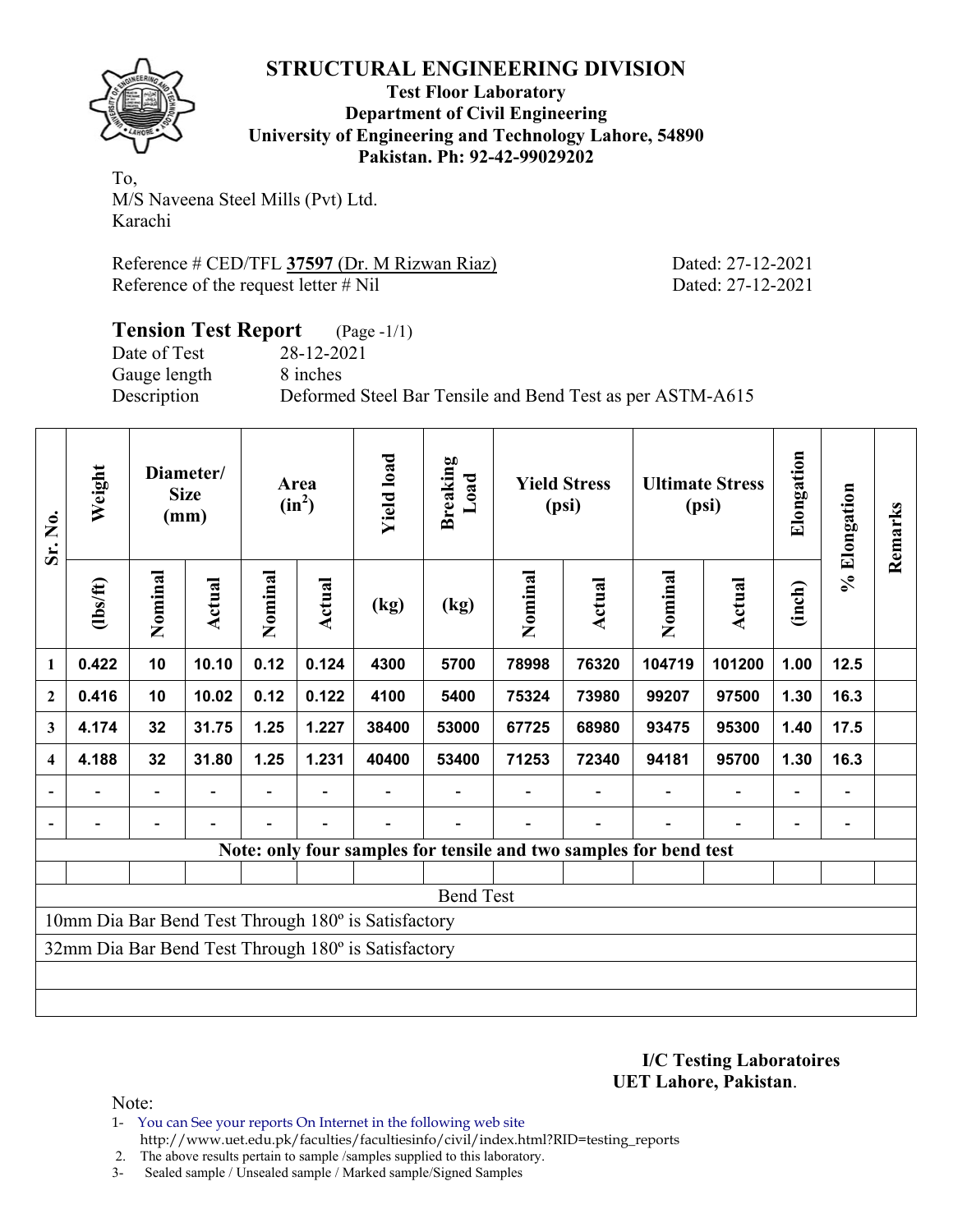

#### **Test Floor Laboratory Department of Civil Engineering University of Engineering and Technology Lahore, 54890 Pakistan. Ph: 92-42-99029202**

To, Project Manager State Grid Design, Supply, Istallation, Testing & Commissioning of 500kV/D/C Transmission Line Nokhar S/S – Lahore North S/S- Lahore HVDC Switching / Converter Stattion (Kamran Steel (Sharqpur Warehouse) Reference # CED/TFL **37598** (Dr. M Rizwan Riaz) Dated: 27-12-2021 Reference of the request letter # CET/ADB-301A//SEC-II/UET-21-234 Dated: 27-12-2021 **Tension Test Report** (Page -1/1)

Date of Test 28-12-2021

Gauge length 8 inches

Description Deformed Steel Bar Tensile and Ben;d Test as per ASTM-A615

| Sr. No.          | Weight                                                |                   | Diameter/<br><b>Size</b> |         | Area<br>$(in^2)$ | <b>Yield load</b> | <b>Breaking</b><br>Load                                          |         | <b>Yield Stress</b><br>(psi) |         | <b>Ultimate Stress</b><br>(psi) | Elongation | % Elongation | Remarks |
|------------------|-------------------------------------------------------|-------------------|--------------------------|---------|------------------|-------------------|------------------------------------------------------------------|---------|------------------------------|---------|---------------------------------|------------|--------------|---------|
|                  | $\frac{2}{10}$                                        | Nominal<br>$(\#)$ | Actual<br>(inch)         | Nominal | Actual           | (kg)              | (kg)                                                             | Nominal | Actual                       | Nominal | Actual                          | (inch)     |              |         |
| 1                | 4.210                                                 | 10                | 1.255                    | 1.27    | 1.237            | 35600             | 53400                                                            | 61800   | 63410                        | 92700   | 95200                           | 1.50       | 18.8         |         |
| $\boldsymbol{2}$ | 4.243                                                 | 10                | 1.260                    | 1.27    | 1.247            | 35400             | 53200                                                            | 61500   | 62570                        | 92400   | 94100                           | 1.70       | 21.3         |         |
| 3                | 4.221                                                 | 10                | 1.257                    | 1.27    | 1.241            | 36600             | 53000                                                            | 63600   | 65020                        | 92000   | 94200                           | 1.50       | 18.8         |         |
| 4                | 4.225                                                 | 10                | 1.257                    | 1.27    | 1.242            | 36400             | 52800                                                            | 63200   | 64610                        | 91700   | 93800                           | 1.70       | 21.3         |         |
| 5                | 4.227                                                 | 10                | 1.258                    | 1.27    | 1.243            | 34400             | 53000                                                            | 59700   | 61020                        | 92000   | 94100                           | 1.50       | 18.8         |         |
| 6                | 4.263                                                 | 10                | 1.263                    | 1.27    | 1.253            | 34600             | 53400                                                            | 60100   | 60870                        | 92700   | 94000                           | 1.50       | 18.8         |         |
|                  |                                                       |                   |                          |         |                  |                   | Note: only six samples for tensile and six samples for bend test |         |                              |         |                                 |            |              |         |
|                  |                                                       |                   |                          |         |                  |                   |                                                                  |         |                              |         |                                 |            |              |         |
|                  |                                                       |                   |                          |         |                  |                   | <b>Bend Test</b>                                                 |         |                              |         |                                 |            |              |         |
|                  | #10 Bar Bend Test Through 180° is Satisfactory        |                   |                          |         |                  |                   |                                                                  |         |                              |         |                                 |            |              |         |
|                  | #10 Bar Bend Test Through $180^\circ$ is Satisfactory |                   |                          |         |                  |                   |                                                                  |         |                              |         |                                 |            |              |         |
|                  | #10 Bar Bend Test Through 180° is Satisfactory        |                   |                          |         |                  |                   |                                                                  |         |                              |         |                                 |            |              |         |
|                  | #10 Bar Bend Test Through 180° is Satisfactory        |                   |                          |         |                  |                   |                                                                  |         |                              |         |                                 |            |              |         |
|                  | #10 Bar Bend Test Through 180° is Satisfactory        |                   |                          |         |                  |                   |                                                                  |         |                              |         |                                 |            |              |         |
|                  | #10 Bar Bend Test Through 180° is Satisfactory        |                   |                          |         |                  |                   |                                                                  |         |                              |         |                                 |            |              |         |

Witness by Umair Khalid (NESPAK)

#### **I/C Testing Laboratoires UET Lahore, Pakistan**.

Note:

1- You can See your reports On Internet in the following web site http://www.uet.edu.pk/faculties/facultiesinfo/civil/index.html?RID=testing\_reports

2. The above results pertain to sample /samples supplied to this laboratory.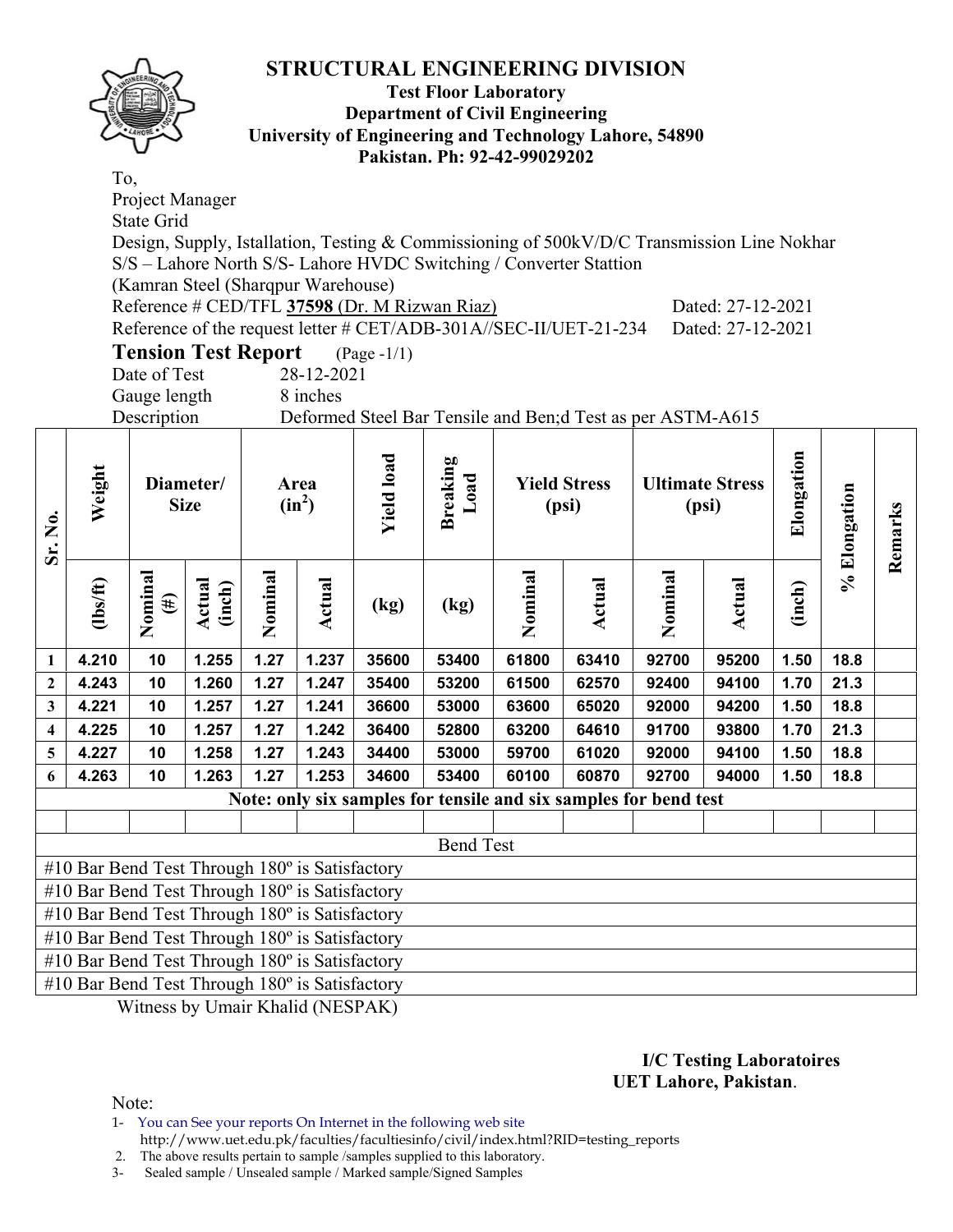

#### **Test Floor Laboratory Department of Civil Engineering University of Engineering and Technology Lahore, 54890 Pakistan. Ph: 92-42-99029202**

To, Project Manager State Grid Design, Supply, Istallation, Testing & Commissioning of 500kV/D/C Transmission Line Nokhar S/S – Lahore North S/S- Lahore HVDC Switching / Converter Stattion (Kamran Steel (Noshehra Virka Warehouse) Reference # CED/TFL **37599** (Dr. M Rizwan Riaz) Dated: 27-12-2021 Reference of the request letter # CET/ADB-301A//SEC-I/UET-21-235 Dated: 27-12-2021 **Tension Test Report** (Page -1/1)

| Tension Test Report |            | (rag |
|---------------------|------------|------|
| Date of Test        | 28-12-2021 |      |
|                     |            |      |

Gauge length 8 inches

Description Deformed Steel Bar Tensile and Bend Test as per ASTM-A615

| Sr. No.      | Weight                                         |                   | Diameter/<br><b>Size</b> | Area<br>$(in^2)$ |               | <b>Yield load</b> | <b>Breaking</b><br>Load |         | <b>Yield Stress</b><br>(psi) |                                                                    | <b>Ultimate Stress</b><br>(psi) | Elongation               | % Elongation             | Remarks |
|--------------|------------------------------------------------|-------------------|--------------------------|------------------|---------------|-------------------|-------------------------|---------|------------------------------|--------------------------------------------------------------------|---------------------------------|--------------------------|--------------------------|---------|
|              | $\frac{2}{10}$                                 | Nominal<br>$(\#)$ | Actual<br>(inch)         | Nominal          | <b>Actual</b> | (kg)              | (kg)                    | Nominal | Actual                       | Nominal                                                            | <b>Actual</b>                   | (inch)                   |                          |         |
| 1            | 4.349                                          | 10                | 1.276                    | 1.27             | 1.278         | 42600             | 55200                   | 74000   | 73450                        | 95800                                                              | 95200                           | 1.40                     | 17.5                     |         |
| $\mathbf{2}$ | 4.340                                          | 10                | 1.274                    | 1.27             | 1.276         | 39600             | 56600                   | 68800   | 68420                        | 98300                                                              | 97800                           | 1.30                     | 16.3                     |         |
| 3            | 4.365                                          | 10                | 1.278                    | 1.27             | 1.283         | 41200             | 57800                   | 71500   | 70780                        | 100400                                                             | 99300                           | 1.60                     | 20.0                     |         |
| 4            | 4.389                                          | 10                | 1.282                    | 1.27             | 1.290         | 41400             | 54200                   | 71900   | 70740                        | 94100                                                              | 92700                           | 1.50                     | 18.8                     |         |
|              |                                                |                   |                          |                  |               |                   |                         |         |                              |                                                                    | $\blacksquare$                  | $\overline{\phantom{a}}$ | $\overline{\phantom{a}}$ |         |
|              |                                                |                   |                          |                  |               |                   |                         |         |                              |                                                                    |                                 |                          |                          |         |
|              |                                                |                   |                          |                  |               |                   |                         |         |                              | Note: only four samples for tensile and four samples for bend test |                                 |                          |                          |         |
|              |                                                |                   |                          |                  |               |                   |                         |         |                              |                                                                    |                                 |                          |                          |         |
|              |                                                |                   |                          |                  |               |                   | <b>Bend Test</b>        |         |                              |                                                                    |                                 |                          |                          |         |
|              | #10 Bar Bend Test Through 180° is Satisfactory |                   |                          |                  |               |                   |                         |         |                              |                                                                    |                                 |                          |                          |         |
|              | #10 Bar Bend Test Through 180° is Satisfactory |                   |                          |                  |               |                   |                         |         |                              |                                                                    |                                 |                          |                          |         |
|              | #10 Bar Bend Test Through 180° is Satisfactory |                   |                          |                  |               |                   |                         |         |                              |                                                                    |                                 |                          |                          |         |
|              | #10 Bar Bend Test Through 180° is Satisfactory |                   |                          |                  |               |                   |                         |         |                              |                                                                    |                                 |                          |                          |         |

Witness by Umair Khalid (NESPAK)

#### **I/C Testing Laboratoires UET Lahore, Pakistan**.

Note:

1- You can See your reports On Internet in the following web site

http://www.uet.edu.pk/faculties/facultiesinfo/civil/index.html?RID=testing\_reports

 2. The above results pertain to sample /samples supplied to this laboratory. 3- Sealed sample / Unsealed sample / Marked sample/Signed Samples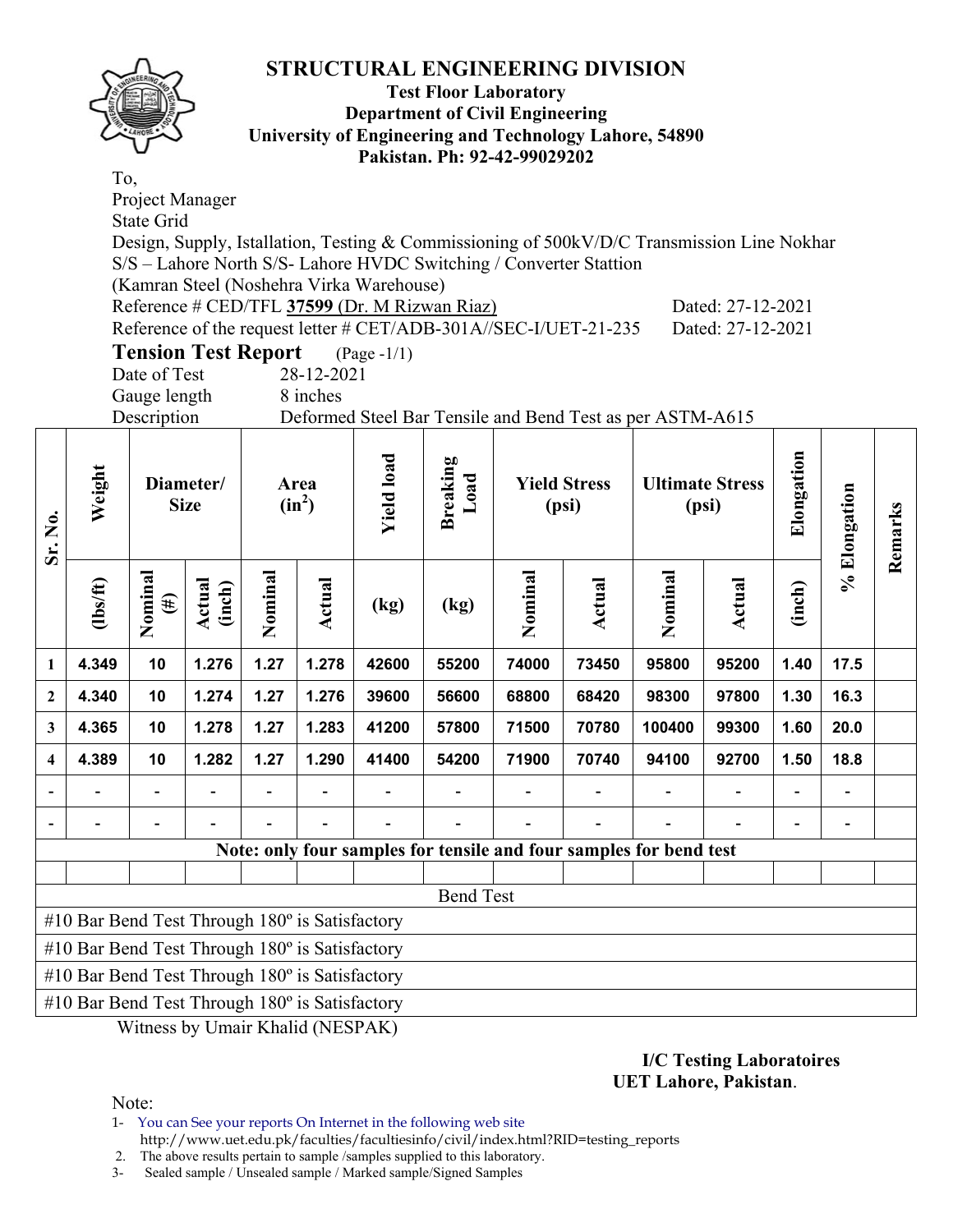

#### **Test Floor Laboratory Department of Civil Engineering University of Engineering and Technology Lahore, 54890 Pakistan. Ph: 92-42-99029202**

To, M/S Majeed Associates Lahore (Allied Bank Warehouse at Pakpattan Road, Sahiwal)

Reference # CED/TFL **37602** (Dr. M Rizwan Riaz) Dated: 27-12-2021 Reference of the request letter # Nil Dated: 27-12-2021

# **Tension Test Report** (Page -1/1) Date of Test 28-12-2021 Gauge length 8 inches Description Deformed Steel Bar Tensile and Bend Test as per ASTM-A615

| Sr. No.      | Weight                       |                          | Diameter/<br><b>Size</b><br>(inch) |                          | Area<br>$(in^2)$         | <b>Yield load</b>                                   | <b>Breaking</b><br>Load |                                                                  | <b>Yield Stress</b><br>(psi) |                          | <b>Ultimate Stress</b><br>(psi) | Elongation               | % Elongation             | Remarks |
|--------------|------------------------------|--------------------------|------------------------------------|--------------------------|--------------------------|-----------------------------------------------------|-------------------------|------------------------------------------------------------------|------------------------------|--------------------------|---------------------------------|--------------------------|--------------------------|---------|
|              | $\frac{2}{10}$               | Nominal                  | <b>Actual</b>                      | Nominal                  | <b>Actual</b>            | (kg)                                                | (kg)                    | Nominal                                                          | Actual                       | Nominal                  | <b>Actual</b>                   | (inch)                   |                          |         |
| $\mathbf{1}$ | 0.373                        | 3/8                      | 0.374                              | 0.11                     | 0.110                    | 4000                                                | 5300                    | 80200                                                            | 80450                        | 106200                   | 106600                          | 1.00                     | 12.5                     |         |
| $\mathbf{2}$ | 0.374                        | 3/8                      | 0.374                              | 0.11                     | 0.110                    | 4100                                                | 5300                    | 82200                                                            | 82150                        | 106200                   | 106200                          | 0.75                     | 9.4                      |         |
|              | $\qquad \qquad \blacksquare$ | $\overline{\phantom{a}}$ | $\blacksquare$                     | Ξ.                       | $\blacksquare$           |                                                     |                         |                                                                  | $\overline{\phantom{0}}$     | $\overline{\phantom{0}}$ | $\overline{\phantom{a}}$        | $\overline{\phantom{a}}$ | $\overline{\phantom{a}}$ |         |
|              | -                            | $\overline{\phantom{a}}$ | $\blacksquare$                     | $\overline{\phantom{0}}$ | $\overline{\phantom{0}}$ |                                                     |                         |                                                                  |                              |                          | $\overline{\phantom{0}}$        | $\overline{\phantom{a}}$ | $\overline{\phantom{a}}$ |         |
|              | $\blacksquare$               | $\overline{\phantom{a}}$ |                                    | $\overline{\phantom{0}}$ | $\blacksquare$           |                                                     |                         |                                                                  |                              | $\overline{\phantom{0}}$ | $\overline{\phantom{0}}$        | $\overline{\phantom{a}}$ | $\blacksquare$           |         |
|              | $\overline{a}$               | $\overline{\phantom{a}}$ |                                    |                          |                          |                                                     |                         |                                                                  |                              |                          | $\overline{a}$                  | $\overline{\phantom{a}}$ | $\blacksquare$           |         |
|              |                              |                          |                                    |                          |                          |                                                     |                         | Note: only two samples for tensile and one samples for bend test |                              |                          |                                 |                          |                          |         |
|              |                              |                          |                                    |                          |                          |                                                     |                         |                                                                  |                              |                          |                                 |                          |                          |         |
|              |                              |                          |                                    |                          |                          |                                                     | <b>Bend Test</b>        |                                                                  |                              |                          |                                 |                          |                          |         |
|              |                              |                          |                                    |                          |                          | 3/8" Dia Bar Bend Test Through 180° is Satisfactory |                         |                                                                  |                              |                          |                                 |                          |                          |         |
|              |                              |                          |                                    |                          |                          |                                                     |                         |                                                                  |                              |                          |                                 |                          |                          |         |
|              |                              |                          |                                    |                          |                          |                                                     |                         |                                                                  |                              |                          |                                 |                          |                          |         |
|              |                              |                          |                                    |                          |                          |                                                     |                         |                                                                  |                              |                          |                                 |                          |                          |         |

**I/C Testing Laboratoires UET Lahore, Pakistan**.

- 1- You can See your reports On Internet in the following web site http://www.uet.edu.pk/faculties/facultiesinfo/civil/index.html?RID=testing\_reports
- 2. The above results pertain to sample /samples supplied to this laboratory.
- 3- Sealed sample / Unsealed sample / Marked sample/Signed Samples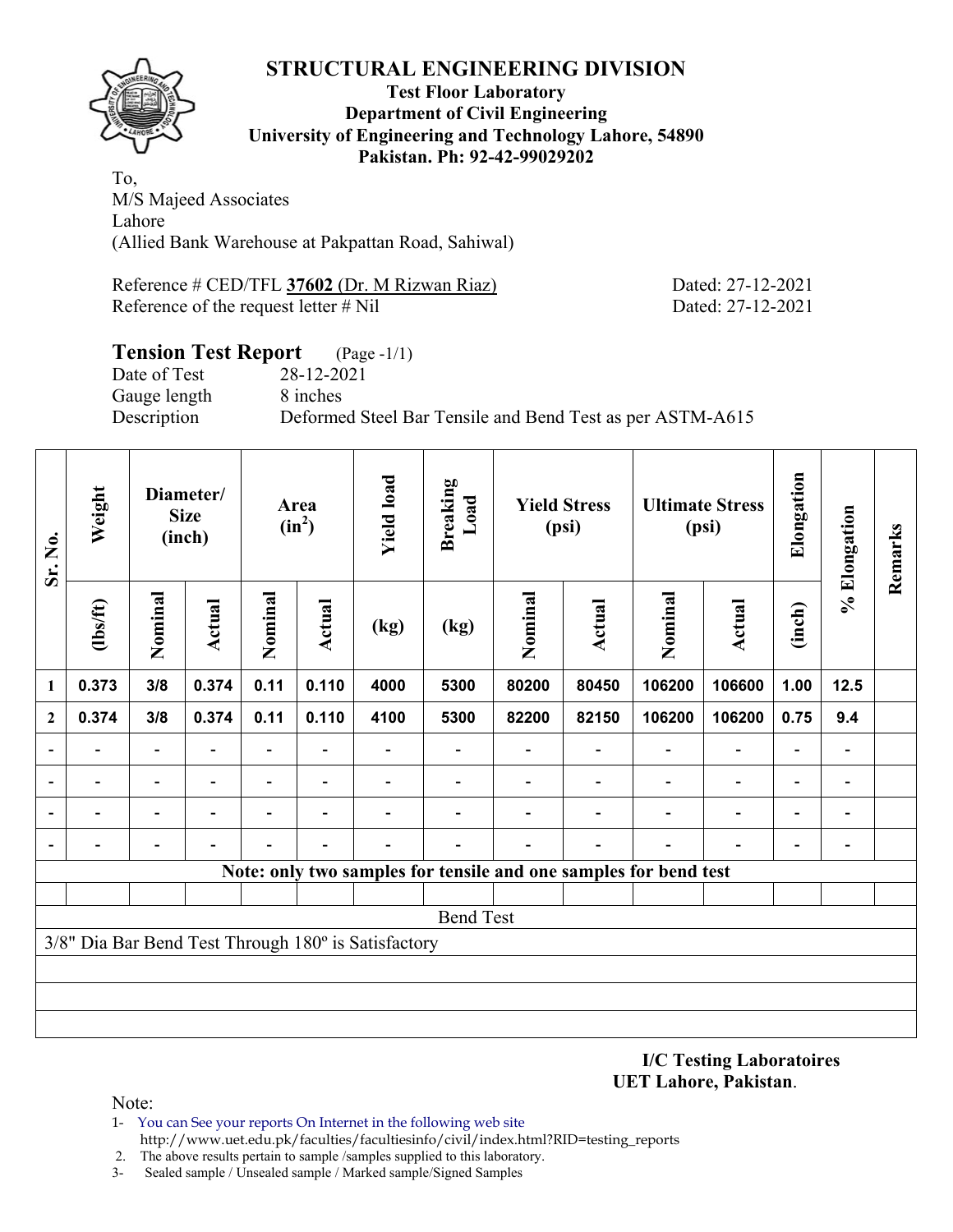

#### **Test Floor Laboratory Department of Civil Engineering University of Engineering and Technology Lahore, 54890 Pakistan. Ph: 92-42-99029202**

To, M/S M. Saleem Construction Company Shiekhupura

Reference # CED/TFL **37603** (Dr. M Rizwan Riaz) Dated: 27-12-2021 Reference of the request letter # Nil Dated: 27-12-2021

#### **Tension Test Report** (Page -1/1) Date of Test 28-12-2021 Gauge length 8 inches Description Deformed Steel Bar Tensile and Bend Test as per ASTM-A615

| Sr. No.                  | Weight         |                | Diameter/<br><b>Size</b><br>(inch) | Area<br>$(in^2)$ |        | <b>Yield load</b><br><b>Breaking</b><br>Load        |                                                                 | <b>Yield Stress</b><br>(psi) |        | <b>Ultimate Stress</b><br>(psi) |               | Elongation | % Elongation                 | Remarks |
|--------------------------|----------------|----------------|------------------------------------|------------------|--------|-----------------------------------------------------|-----------------------------------------------------------------|------------------------------|--------|---------------------------------|---------------|------------|------------------------------|---------|
|                          | $\frac{2}{10}$ | Nominal        | <b>Actual</b>                      | Nominal          | Actual | (kg)                                                | (kg)                                                            | Nominal                      | Actual | Nominal                         | <b>Actual</b> | (inch)     |                              |         |
| 1                        | 0.367          | 3/8            | 0.371                              | 0.11             | 0.108  | 3500                                                | 4900                                                            | 70200                        | 71470  | 98200                           | 100100        | 1.00       | $12.5$                       |         |
| $\overline{\phantom{0}}$ |                |                |                                    | $\blacksquare$   |        |                                                     |                                                                 |                              |        |                                 |               |            | $\qquad \qquad \blacksquare$ |         |
| $\overline{\phantom{a}}$ |                |                |                                    |                  |        |                                                     |                                                                 |                              |        |                                 |               |            |                              |         |
| $\overline{\phantom{a}}$ |                | $\overline{a}$ |                                    | -                |        |                                                     |                                                                 |                              |        |                                 |               |            | $\overline{a}$               |         |
| $\overline{\phantom{a}}$ |                |                |                                    |                  |        |                                                     |                                                                 |                              |        |                                 |               |            |                              |         |
| $\overline{\phantom{a}}$ |                |                |                                    |                  |        |                                                     |                                                                 |                              |        |                                 |               |            | $\overline{a}$               |         |
|                          |                |                |                                    |                  |        |                                                     | Note: only one sample for tensile and one samples for bend test |                              |        |                                 |               |            |                              |         |
|                          |                |                |                                    |                  |        |                                                     |                                                                 |                              |        |                                 |               |            |                              |         |
|                          |                |                |                                    |                  |        |                                                     | <b>Bend Test</b>                                                |                              |        |                                 |               |            |                              |         |
|                          |                |                |                                    |                  |        | 3/8" Dia Bar Bend Test Through 180° is Satisfactory |                                                                 |                              |        |                                 |               |            |                              |         |
|                          |                |                |                                    |                  |        |                                                     |                                                                 |                              |        |                                 |               |            |                              |         |
|                          |                |                |                                    |                  |        |                                                     |                                                                 |                              |        |                                 |               |            |                              |         |
|                          |                |                |                                    |                  |        |                                                     |                                                                 |                              |        |                                 |               |            |                              |         |

**I/C Testing Laboratoires UET Lahore, Pakistan**.

Note:

1- You can See your reports On Internet in the following web site http://www.uet.edu.pk/faculties/facultiesinfo/civil/index.html?RID=testing\_reports

2. The above results pertain to sample /samples supplied to this laboratory.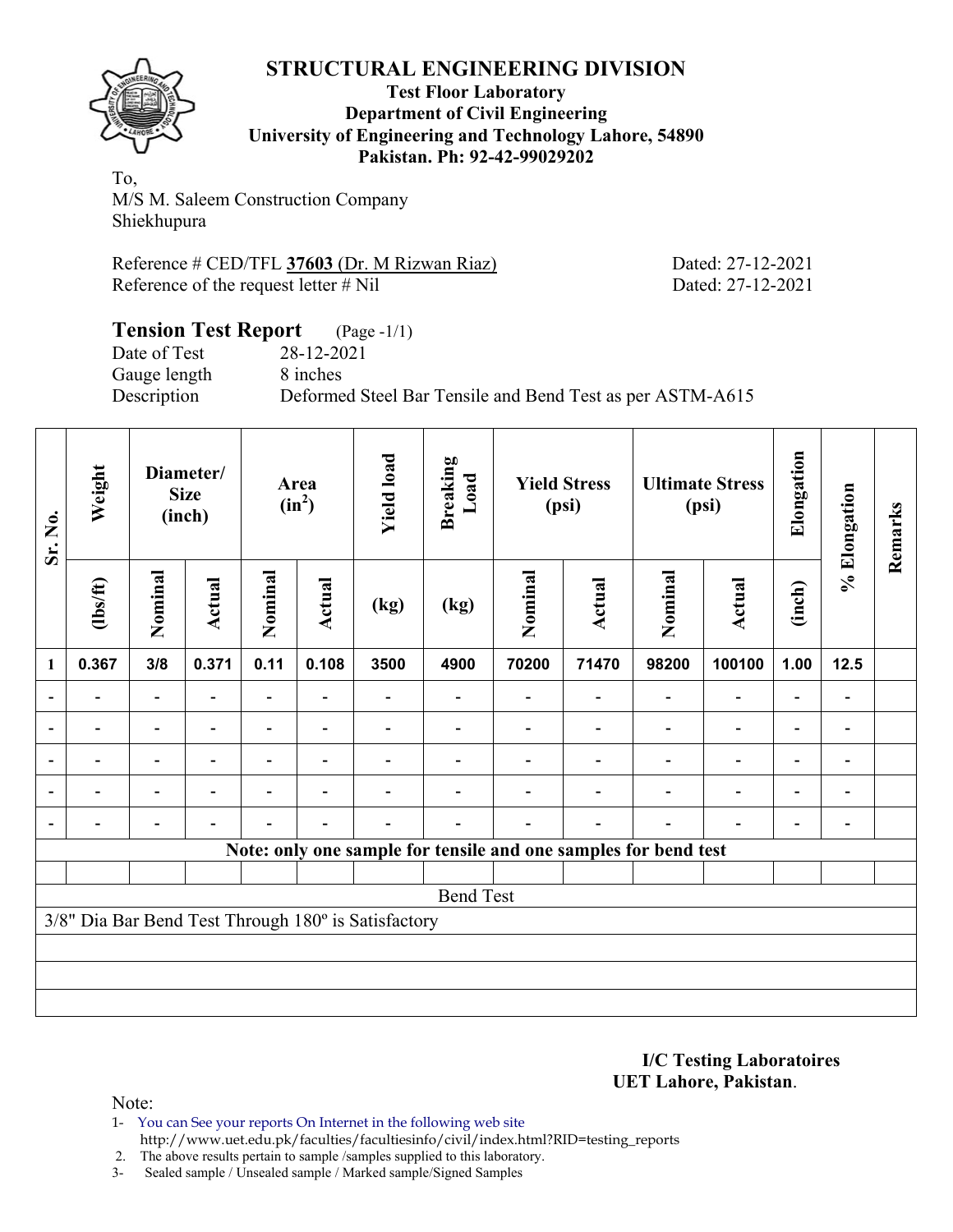

## **Test Floor Laboratory Department of Civil Engineering University of Engineering and Technology Lahore, 54890 Pakistan. Ph: 92-42-99029202**

To, M/S Defence Housing Authority. Lahore Cantt Construction of Mosque at Sector-G, DHA Phase-V (M/s Waha Enterprises)

Reference # CED/TFL **37605** (Dr. M Rizwan Riaz) Dated: 28-12-2021 Reference of the request letter # 408/241/E/Lab/194/09 Dated: 27-12-2021

# **Tension Test Report** (Page -1/1) Date of Test 28-12-2021 Gauge length 8 inches Description Deformed Steel Bar Tensile and Bend Test as per ASTM-A615

| Sr. No.      | Weight                                        |                          | Diameter/<br>size       |                | Area<br>$(in^2)$         | <b>Yield load</b> | <b>Breaking</b><br>Load |         | <b>Yield Stress</b><br>(psi) |                                                                 | <b>Ultimate Stress</b><br>(psi) |        | % Elongation   | Remarks    |
|--------------|-----------------------------------------------|--------------------------|-------------------------|----------------|--------------------------|-------------------|-------------------------|---------|------------------------------|-----------------------------------------------------------------|---------------------------------|--------|----------------|------------|
|              | $\frac{2}{10}$                                | Nominal<br>$(\#)$        | <b>Actual</b><br>(inch) | Nominal        | Actual                   | (kg)              | (kg)                    | Nominal | <b>Actual</b>                | Nominal                                                         | <b>Actual</b>                   | (inch) |                |            |
| 1            | 0.410                                         | $\mathbf{3}$             | 0.392                   | 0.11           | 0.121                    | 4230              | 5320                    | 84800   | 77300                        | 106600                                                          | 97300                           | 1.00   | $12.5$         |            |
| $\mathbf{2}$ | 0.408                                         | $\mathbf{3}$             | 0.391                   | 0.11           | 0.120                    | 4200              | 5300                    | 84200   | 77250                        | 106200                                                          | 97500                           | 0.90   | 11.3           | Agha Steel |
|              |                                               | ۰                        |                         | $\blacksquare$ |                          |                   |                         |         |                              |                                                                 |                                 |        |                |            |
|              |                                               | $\overline{\phantom{0}}$ |                         | $\blacksquare$ |                          |                   |                         |         |                              |                                                                 | ۰                               |        |                |            |
|              |                                               | ۰                        |                         | -              | $\overline{\phantom{0}}$ |                   |                         |         |                              |                                                                 | $\blacksquare$                  |        | $\overline{a}$ |            |
|              |                                               |                          |                         |                |                          |                   |                         |         |                              |                                                                 |                                 |        | $\overline{a}$ |            |
|              |                                               |                          |                         |                |                          |                   |                         |         |                              | Note: only two samples for tensile and one sample for bend test |                                 |        |                |            |
|              |                                               |                          |                         |                |                          |                   |                         |         |                              |                                                                 |                                 |        |                |            |
|              |                                               |                          |                         |                |                          |                   | <b>Bend Test</b>        |         |                              |                                                                 |                                 |        |                |            |
|              | #3 Bar Bend Test Through 180° is Satisfactory |                          |                         |                |                          |                   |                         |         |                              |                                                                 |                                 |        |                |            |
|              |                                               |                          |                         |                |                          |                   |                         |         |                              |                                                                 |                                 |        |                |            |
|              |                                               |                          |                         |                |                          |                   |                         |         |                              |                                                                 |                                 |        |                |            |

**I/C Testing Laboratoires UET Lahore, Pakistan**.

- 1- You can See your reports On Internet in the following web site http://www.uet.edu.pk/faculties/facultiesinfo/civil/index.html?RID=testing\_reports
- 2. The above results pertain to sample /samples supplied to this laboratory.
- 3- Sealed sample / Unsealed sample / Marked sample/Signed Samples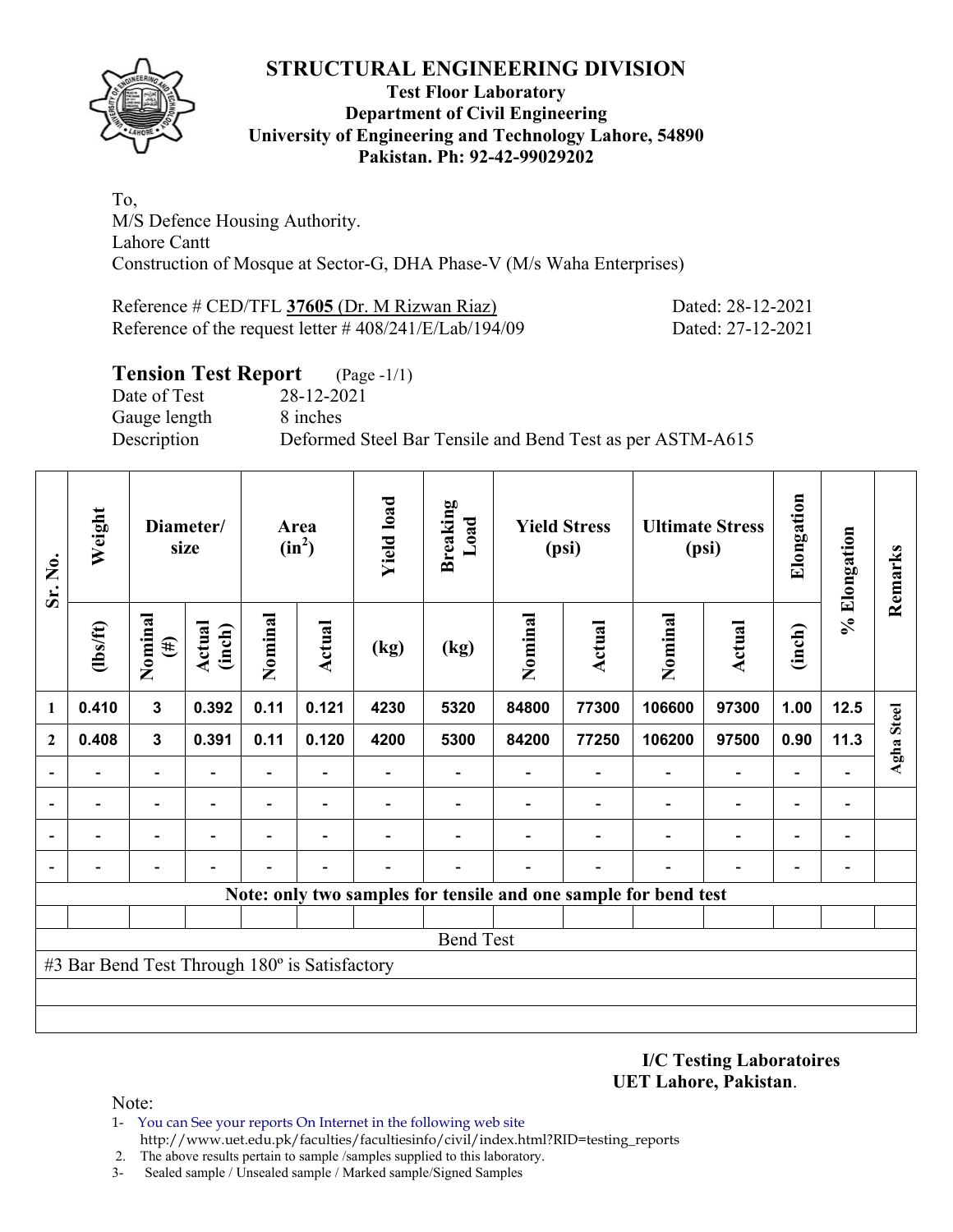

## **Test Floor Laboratory Department of Civil Engineering University of Engineering and Technology Lahore, 54890 Pakistan. Ph: 92-42-99029202**

To, M/S Defence Housing Authority. Lahore Cantt (Infra Dev Works of Prism Pkg-01, DHA Phase-IX and IVY Green Z-Sector DHA Ph-VIII (M/s DHA-C) Reference # CED/TFL **37606** (Dr. M Rizwan Riaz) Dated: 28-12-2021 Reference of the request letter # 408/241/E/Lab/195-196/176&6677 Dated: 28-12-2021

# **Tension Test Report** (Page -1/1)

Date of Test 28-12-2021 Gauge length 8 inches

Description Deformed Steel Bar Tensile and Bend Test as per ASTM-A615

| Sr. No.      | Weight                                        |                          | Diameter/<br>size       |         | Area<br>$(in^2)$         | <b>Yield load</b> | <b>Breaking</b><br>Load                                         |         | <b>Yield Stress</b><br>(psi) |                          | <b>Ultimate Stress</b><br>(psi) | Elongation               | % Elongation             | Remarks        |
|--------------|-----------------------------------------------|--------------------------|-------------------------|---------|--------------------------|-------------------|-----------------------------------------------------------------|---------|------------------------------|--------------------------|---------------------------------|--------------------------|--------------------------|----------------|
|              | $\frac{2}{10}$                                | Nominal<br>$(\#)$        | <b>Actual</b><br>(inch) | Nominal | Actual                   | (kg)              | (kg)                                                            | Nominal | <b>Actual</b>                | Nominal                  | <b>Actual</b>                   | (inch)                   |                          |                |
| 1            | 0.368                                         | $\mathbf{3}$             | 0.371                   | 0.11    | 0.108                    | 3570              | 5500                                                            | 71600   | 72660                        | 110200                   | 112000                          | 1.10                     | 13.8                     |                |
| $\mathbf{2}$ | 0.379                                         | $\mathbf{3}$             | 0.377                   | 0.11    | 0.111                    | 3620              | 5610                                                            | 72600   | 71650                        | 112500                   | 111100                          | 1.10                     | 13.8                     | Kasur<br>Saeed |
|              | $\overline{\phantom{0}}$                      | $\overline{\phantom{a}}$ |                         | Ξ.      | $\overline{\phantom{0}}$ |                   | $\overline{\phantom{0}}$                                        |         | $\overline{\phantom{0}}$     | $\overline{\phantom{0}}$ | $\overline{\phantom{0}}$        | $\overline{\phantom{0}}$ | $\blacksquare$           |                |
|              |                                               | -                        |                         | -       | $\overline{\phantom{0}}$ |                   |                                                                 |         |                              | $\overline{\phantom{0}}$ | $\overline{\phantom{a}}$        | ٠                        |                          |                |
|              |                                               | $\overline{\phantom{0}}$ |                         | -       | ٠                        |                   |                                                                 |         |                              |                          | $\overline{\phantom{0}}$        | $\overline{\phantom{0}}$ | $\overline{\phantom{0}}$ |                |
|              |                                               |                          |                         |         |                          |                   |                                                                 |         |                              |                          |                                 |                          |                          |                |
|              |                                               |                          |                         |         |                          |                   | Note: only two samples for tensile and one sample for bend test |         |                              |                          |                                 |                          |                          |                |
|              |                                               |                          |                         |         |                          |                   |                                                                 |         |                              |                          |                                 |                          |                          |                |
|              |                                               |                          |                         |         |                          |                   | <b>Bend Test</b>                                                |         |                              |                          |                                 |                          |                          |                |
|              | #3 Bar Bend Test Through 180° is Satisfactory |                          |                         |         |                          |                   |                                                                 |         |                              |                          |                                 |                          |                          |                |
|              |                                               |                          |                         |         |                          |                   |                                                                 |         |                              |                          |                                 |                          |                          |                |
|              |                                               |                          |                         |         |                          |                   |                                                                 |         |                              |                          |                                 |                          |                          |                |

**I/C Testing Laboratoires UET Lahore, Pakistan**.

- 1- You can See your reports On Internet in the following web site http://www.uet.edu.pk/faculties/facultiesinfo/civil/index.html?RID=testing\_reports
- 2. The above results pertain to sample /samples supplied to this laboratory.
- 3- Sealed sample / Unsealed sample / Marked sample/Signed Samples